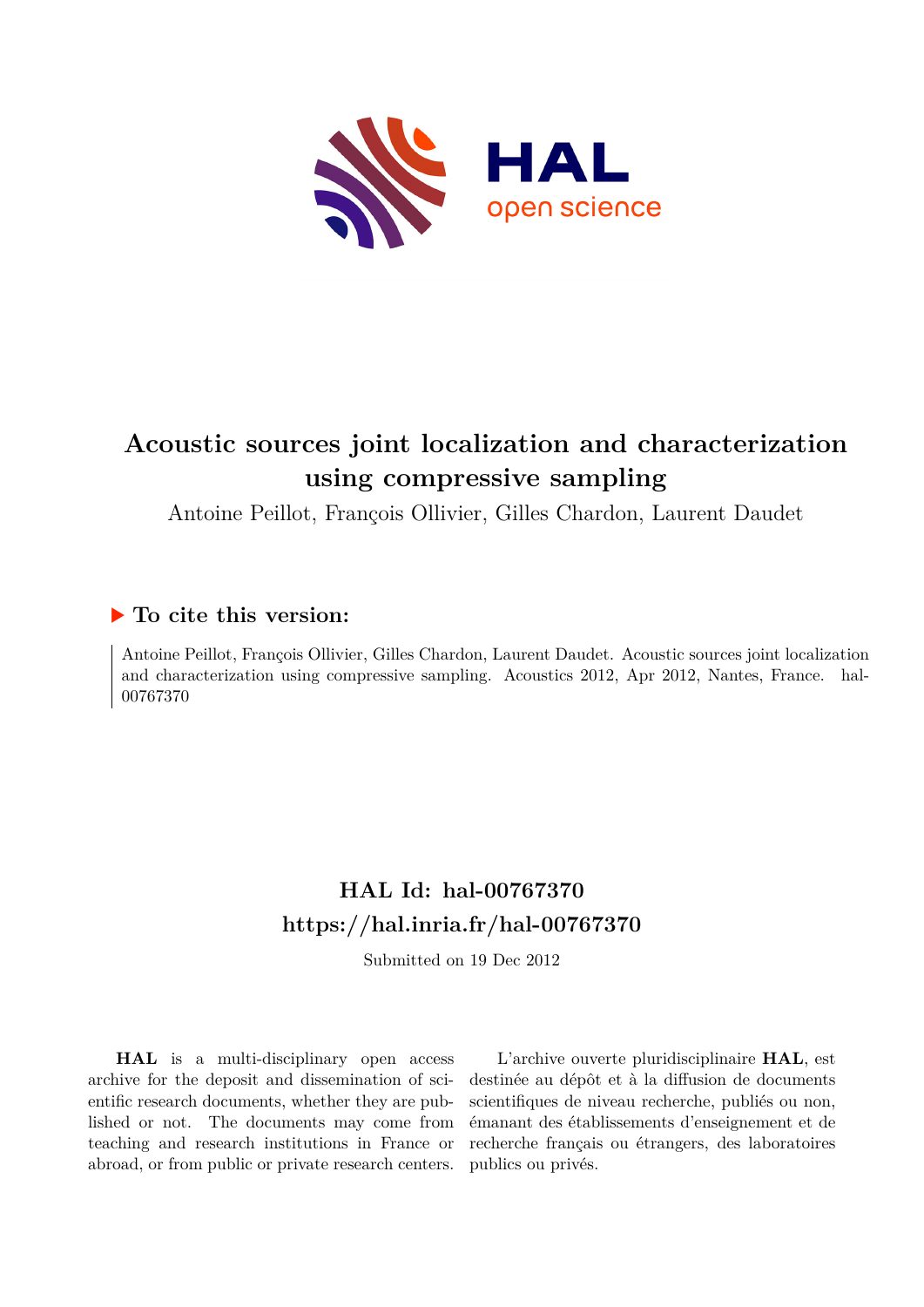

# Acoustic sources joint localization and characterization using compressive sampling

A. Peillot<sup>a</sup>, F. Ollivier<sup>a</sup>, G. Chardon<sup>b</sup> and L. Daudet<sup>b</sup>

<sup>a</sup>UPMC - Institut Jean Le Rond d'Alembert, 2 place de la gare de ceinture, 78210 Saint Cyr L'Ecole, France b Institut Langevin, 10 rue Vauquelin, 75005 Paris, France antoine.peillot@upmc.fr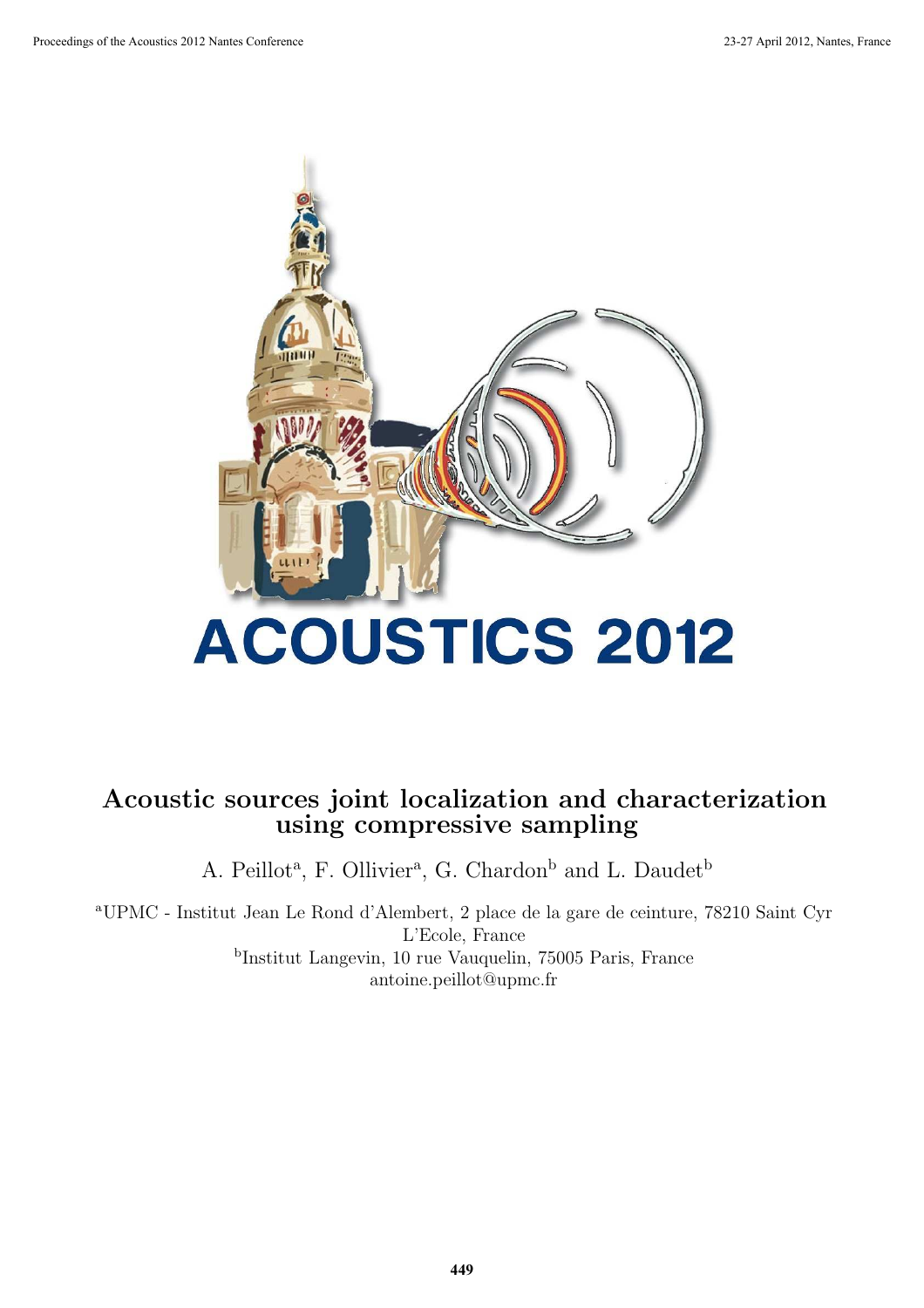In this work, a sparsity promoting strategy is developed in order to jointly achieve two complementary tasks regarding sound sources: localization and identification. Here, the sources are assumed sparse in the spatial domain, and greedy algorithms are used for their joint localization and identification in terms of spherical harmonics components. We study the case of sources located in a 3D space both numerically and experimentally. Two real sources based on loudspeaker elements are first precisely calibrated using a dense virtual spherical array. These standard sources are used afterwards to evaluate a sparse localization/identification strategy using an 3D array of microphones. Therefore signals from the calibrated sources are simulated over 96 randomly distributed microphones. The sparse model of the sources to be found mixes location and spherical harmonics decomposition. The identification strategy is evaluated according to a random positioning error of the microphones, and also according to the shift of the reconstruction grid with respect to the true position of the simulated sources. Finally the sparse identification strategy is implemented on signals recorded by random arrays of microphones in a real environment.

## 1 Introduction

Acoustic source identification is an important issue when dealing with noise problems. Identification aims at an objective description of the acoustic phenomenon generating a perturbing noise. A preliminary step to its identification is the precise localization of the source to be studied by processing the signals issued from an array of microphones. As a matter of fact this preliminary step is most of the time considered sufficient. Indeed space is generally investigated looking for simple monopoles, therefore obtaining no clues regarding the true nature of the sources. Anyway, identifying a source nature requires having a global look at it, which is generally not the case for standard techniques using microphones located in the far field of the source. The objective of the present work is to develop a strategy allowing performing in a 3D space the joint localization and objective characterization of sources of arbitrary nature. This strategy is based on the design of complex spherical harmonics (SH) modelling of the sources combined with the use of sparsity promoting algorithms for their localization. The second section of the paper presents the SH formalism used for describing complex directivities. The third section presents the numerical strategy using a greedy algorithm, Orthogonal Matching Pursuit (OMP), to achieve jointly the localization and identification tasks. This OMP algorithm relies on the careful design of a model 'dictionary' which is also described. The fourth section presents the experiment set up for calibrating arbitrary sources. A quantified identification of these sources is given in terms of the SH decomposition basis. These calibrated sources are used in the following for simulations and experiments. Simulations of the sparse analysis process are presented. In the fifth section we describe experiments set up for the identification of the calibrated sources using 3D random arrays of microphones. For the experiments led in a real environment the results provided by the previous strategy are discussed. And finally, concluding remarks expose its perspectives and limitations.

## 2 Source model

### 2.1 Spherical harmonics model

In order to have a physical comprehension of the sought sources, a natural way is to fit their radiation signature to models of known phenomena or a combination of them. In this framework we recall that a point mass flux is described by a monopole model, while a local momentum or force flux obeys a dipole model. These two models correspond to the zero and first order elements of the spherical harmonics family which is to be used in the following to decompose complex sources. Let an harmonic sound field spatially sampled in a 3-dimensional space be described by the spherical coordinates  $(0, r, \Omega)$ , where  $\Omega \equiv (\theta, \phi)$ . The spherical harmonic expansion of the sound pressure function *p* at any sample point  $(r, \Omega)$ , and wave number *k*, emanating from a point source at the origin writes, in free field conditions [1]

$$
p(kr,\Omega) = \sum_{l=0}^{\infty} \sum_{q=-l}^{l} x_n^q(k) h_l(kr) Y_l^q(\Omega)
$$
 (1)

 $Y_l^q(\cdot)$  denotes the spherical harmonic of order *l* and degree *q*, whose expression is given by:

$$
Y_{l}^{q}(\Omega) \equiv \sqrt{\frac{(2l+1)}{4\pi} \frac{(l-q)!}{(l+q)!}} P_{l}^{q}(\cos\theta) e^{iq\phi}
$$
 (2)

where  $P_l^q(\cdot)$  denotes the orthogonal Legendre polynomials and  $h_l(\cdot)$  the corresponding outgoing radial Hankel function of order *l*. Both of these mathematical objects are defined in [1].  $x_l^q(k)$  are the spherical harmonics expansion coefficients.

In this work we intend to identify the radiation pattern of a complex source by estimating the unknown coefficients  $x_i^q(k)$  of the spherical harmonics expansion. The pressure *p* is sampled with microphones at several positions in the sound field. Note that the considered pressures are harmonic at the specific frequency  $f = kc/2\pi$ , where *c* is the sound velocity.

However, a correct radiation analysis relies on the proper knowledge of the source location. Recent works have shown that translations and rotations of the source have significant effects on the expansion coefficients and may yield to highly inaccurate radiation pattern estimation [2, 3, 4]. Furthermore, the exact alignment of a source can be very difficult and even impossible to manage particularly for extended sources such as musical instruments. In the following, we propose a different method based on the joint localization of the acoustic center of a complex source and identification of the  $x_l^q(k)$ .

## 3 Joint localization and identification strategy

## 3.1 Problem formulation

The strategy consists in seeking the exact source location among *N* possible positions  $(r_n, \Omega_n)$ , nodes on a predefined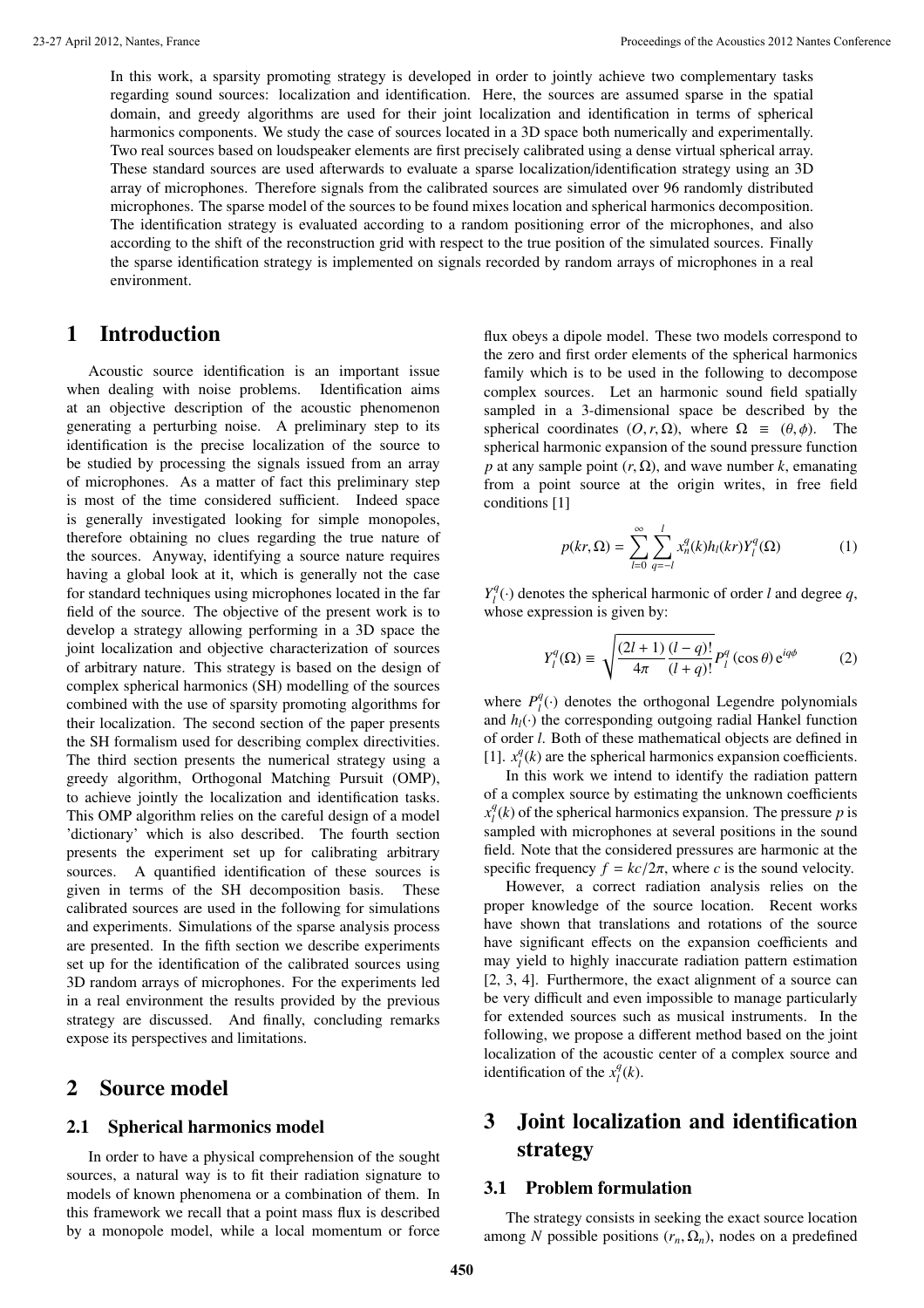grid. Therefore, the radiated sound field is sampled at *M* points  $(r_m, \Omega_m)$  using a set of microphones. For each possible target point  $(r_n, \Omega_n)$ , equation (1) can be rearranged in matrix form:

$$
\mathbf{p} = \mathbf{A}_n \mathbf{x}_n \tag{3}
$$

where **p**, the  $M \times 1$  measured pressure vector, writes:

$$
\mathbf{p} = [p(r_1, \Omega_1) \dots p(r_m, \Omega_m) \dots p(r_M, \Omega_M)]^T \qquad (4)
$$

The dependence on  $k$  is omitted for notation simplicity. If the model is restricted to order *L*, we seek the  $(L + 1)^2 \times 1$  vector of SH expansion coefficients writing:

$$
\mathbf{x}_n = \left[ (x_0^0)_n (x_1^{-1})_n \ \dots \ (x_l^q)_n \ \dots \ (x_L^L)_n \right]^T \tag{5}
$$

and the  $M \times (L + 1)^2$  transfer matrix  $A_n$  is defined by :

$$
\mathbf{A}_n = [(\mathbf{a}_0^0)_n \ \dots \ (\mathbf{a}_l^q)_n \ \dots \ (\mathbf{a}_L^L)_n]^T \tag{6}
$$

where

$$
(\mathbf{a}_l^q)_n = \left[h_l(r_{1n})Y_l^q(\Omega_{1n})\ \dots\ h_l(r_{Mn})Y_l^q(\Omega_{Mn})\right]^T\tag{7}
$$

The  $(\mathbf{a}_l^q)_{n=1...N}$  vectors are the elementary radiation patterns, also called 'atoms'. Now when dealing with the whole set of target points, equation (3) becomes:

$$
\mathbf{p} = \mathbf{A}\mathbf{x} \tag{8}
$$

where the  $M \times N(L+1)^2$  matrix **A**, also called 'dictionary', is the concatenation of the sub-arrays  $A_n$ , so that :

$$
\mathbf{A} = [\mathbf{A}_1 \ \dots \ \mathbf{A}_n \ \dots \ \mathbf{A}_N] \tag{9}
$$

and the corresponding  $N(L + 1)^2 \times 1$  coefficients column vector  $\mathbf{x} = [\mathbf{x}_1^T \dots \mathbf{x}_n^T \dots \mathbf{x}_N^T]^T$ .

### 3.2 Sparsity promoting recovery

Solving the inverse formulation of system (8) yields the source vector x that contains the coefficients of the spherical harmonics expansion for each candidate position  $(r_n, \Omega_n)$ . The number of sampling points, i.e the number of microphones, is far lower than the dimension of the source vector:  $dim(x)$ . The system is consequently highly under-determined and has an infinity of solutions. Moreover, in our source localization framework, we assume that the number of point sources is small regarding *dim*(x). The signal x is said to be sparse in the spatial domain. Let us recall that a signal **x** is said to be  $K$  – sparse when it can be approximated using only *K* coefficients in a relevant decomposition basis, with  $K \ll dim(x)$ ). Therefore **p** is a linear combination of the elements of only *K* sub-arrays  $A_i$ out of A:

$$
\mathbf{p} = \sum_{j \in J} \mathbf{x}_j \mathbf{A}_j \tag{10}
$$

where *J* is a subset of  $\{1 \dots N(L+1)^2\}$  such that Card(*J*) = *K*. In this paper we focus on the selection of only one acoustic centre. The source vector x is therefore expected to be 1 sparse in the space domain. In parallel we do not consider sparsity in the elementary radiation patterns sub-domain.

Recent advances in signal processing have shown that a sufficiently sparse signal can be recovered accurately from a few measurements provided that the transfer matrix A presents specific properties. The theory, called Compressive Sampling, stipulates that if A presents some randomness, the signal **x** can be recovered from only  $M = O(K \log(N/K))$ measurements [5]. Moreover, CS theoretically allows to under sample the measured field far below the Nyquist rate. And finally, randomly distributing in space a relatively small number of microphones should provide a well-adapted dictionary A.

The recovery process itself uses dedicated algorithms that aim, from an infinite set of solutions, to extract the sparsest one.

### 3.3 Reconstruction algorithm

In order to recover the sparse vector  $x$  we use an algorithm inspired by the "greedy" algorithm: Orthogonal Matching Pursuit (OMP) [6]. It comprises two successive steps exploiting the same transfer matrix given by equation (9): the first step locates the source, the second step identifies its nature. In the first step, the measurement vector p is correlated to each atom of the dictionary A. The most correlated atom indicates the source location and the subspace  $A_n$  describing the source. In the second step the selected subspace undergoes the following iterative process in order to derive the SH expansion coefficients in the  $x_n$ subspace :

- 1. Initialize a residue  $r_0 = \mathbf{p}$  and an iteration counter  $k =$  $\theta$
- 2. Extract the contribution of the SH expansion coefficient  $(x_l^q)_n$  by projecting the residue  $r_k$  over the components  $(\mathbf{a}_l^q)_n$  of the selected  $\mathbf{A}_n$  such that:

$$
(x_l^q)_n = \max_{(l,q)} \left| \left\langle (\mathbf{a}_l^q)_n, r_k \right\rangle \right|
$$

- 3. Remove the orthogonal projection of  $r_k$  on every remaining and previously orthogonalized elements of the subspace  $A_n$
- 4. Iterate  $k = k + 1$  until every SH expansion coefficients in the  $x_n$  subspace has been selected, that is up to  $k =$  $(L + 1)^2$  when working with a *L*-limited order.

Note that the orthogonalization procedure of step 3 has a key role. In fact, the family composed of the  $(\mathbf{a}_l^q)_n$  for one source position should constitute an orthogonal basis if the location *n* corresponds to the origin of the coordinate system and if the pressure field p is sampled on the unit sphere. With randomly distributed microphones, these conditions are not met. Since the components  $(\mathbf{a}_l^q)_{l=1...L}$  are not orthogonal, when subtracting the projection of  $r_k$  over  $\mathbf{a}_k^{q'}$ , the algorithm introduces new components in the directions of  $\{a_i^q\}_{i\neq l', q\neq q'}$ . Therefore the components in  $A_n$  have to be orthogonalized. If several sources are to be located, the orthogonalization procedure has to be carried out for each selected sub-array. Interestingly it allows the use of different geometries of microphones arrays which may be more convenient to design than a spherical array.

## 4 Results

### 4.1 Source Calibration procedure

To evaluate our identification strategy, we need sources calibrated according to the SH decomposition basis. Two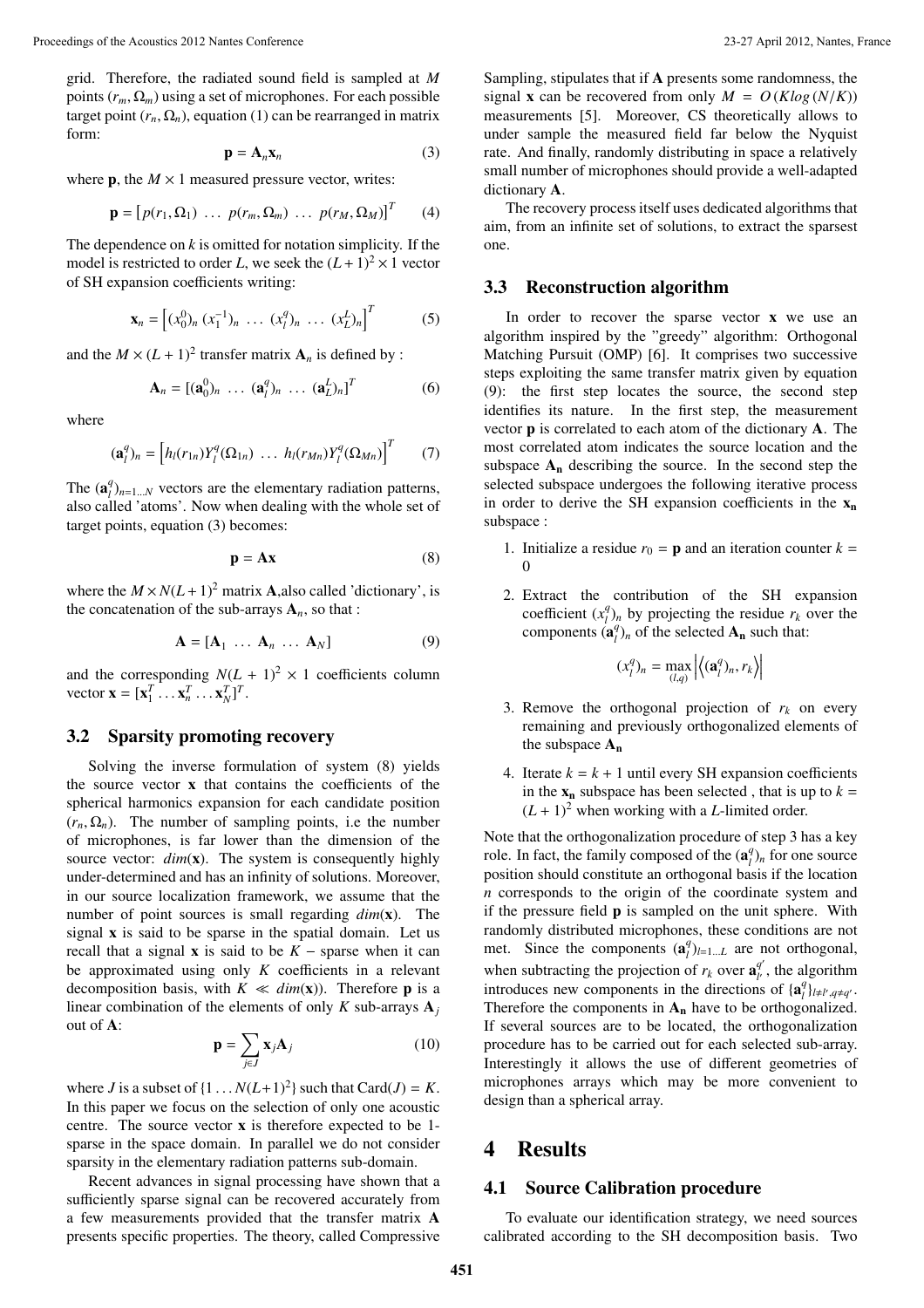sources based on standard loudspeaker elements have been chosen. The A source consists of a bare loudspeaker expected to approach a dipole type source. The B source is a baffled loudspeaker expected to approach a monopole. For their precise identification a set of 120 microphones was mounted according to a vertical semi-circle with a 110 cm radius. The elevation radiation pattern is collected with a 1.5 degrees step according to 36 azimuthal positions of the source. Since the calibration process is led in a real environment, it is necessary to get free of the reverberation field. Therefore a pulse compression scheme was adopted. The signal used to drive the source is a [50Hz-10kHz] linear chirp signal. The associated adaptive filtering provides a time resolution sufficient to evaluate properly the amplitude of the direct signal. As for the phase, is given by the sign of the compressed pulse, it equals 0 or  $\pi$ . The last calibration step consists in the identification of the HS components of the source according to the model described by equation (1). Figure 1 presents the measured directivity pattern of the bare loudspeaker (Calibrated A Source) and the baffled one (Calibrated B Source). Like in the following simulations and experiments, the analysis of the source is limited to order  $L = 3$  *i.e.* 16 SH components.



Figure 1: Measured directivity patterns for: a) a bare loudspeaker (Src A) and b) a baffled loudspeaker (Src B).

## 4.2 Numerical simulations

The sparse source localization/identification strategy was first tested in simulation scenarios. Two different 3D random microphone arrays surrounding the sources were tested : a spherical one (Array S) and an almost cubical one (Array C), more convenient to build for practical experiments. The accuracy of the source localization depends on the reconstruction grid step according to the wavelength  $\lambda$ . Since a large number of simulations has shown that the localization fails if the grid step  $\Delta < \frac{\lambda}{2}$ , we set it at  $\Delta = \frac{\lambda}{2}$ . We assume here that the actual source matches perfectly one of the reconstruction grid points. In our simulations the working frequency is 3kHz. For quantifying the quality of the sparse identification, we use a correlation coefficient defined by :

$$
C = \frac{\tilde{\mathbf{x}}^T \mathbf{x}}{\|\tilde{\mathbf{x}}\| \|\mathbf{x}\|} \tag{11}
$$

where  $\tilde{x}$  stands for the sparse estimation of  $x$ .

#### 4.2.1 Random spherical array

The calibrated sources were simulated to radiate in a free field, there complex radiation being captured by 96 microphones randomly distributed on the sphere identical to the calibrating one as shown on figure 2. In this case, the complex point source was located at the center of the sphere. In order to be representative of actual experimental conditions, the simulations involve a positioning error for the microphones as explained in section 4.2.3. This error is set at 8% of the wavelength to remain in the working domain of the process (cf. Figure 6). The result for the



Figure 2: Random spherical array (Array S).

identification of the A source is shown on Figure 3. Apart an exact localization, it must be noticed that though apparently slightly distorted, the source is clearly identified in terms of SH components in amplitudes and phases as well. The identification reaches a 94% correlation coefficient.



Figure 3: Identified directivity pattern and complex coefficients for the A source from signals simulated over array S. (Black : calibration - Red : sparse identification)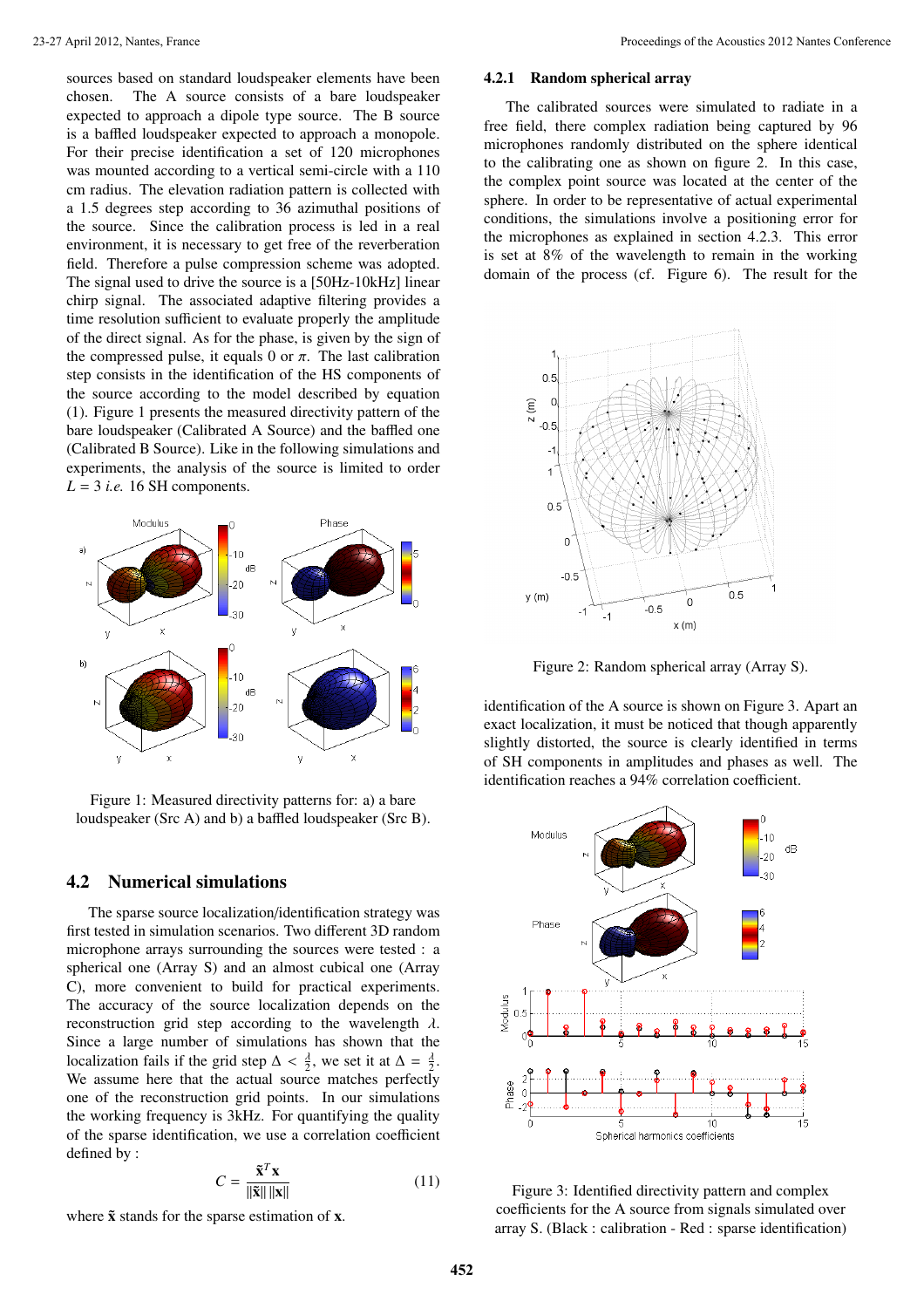

Figure 4: Identified directivity pattern and complex coefficients for source A from signals simulated over array C. (Black : calibration - Red : sparse identification)

#### 4.2.2 Random arbitrary array

We considered secondly an almost cubical structure holding also 96 microphones randomly distributed on the edges of the structure (array C). Here the radial Hankel functions  $h_l(kr)$  are of some importance since they comprise the microphones phase shifts. The identification result is shown on Figure 4. It shows to be very similar to the one obtained with array S and exhibits a correlation coefficient of 93% for the A source. The B source is also very precisely recovered (cf. Figure 5) with a correlation coefficient reaching 96%.

### 4.2.3 Sensitivity to sensors positioning errors and reconstruction grid shift

An important issue for a correct source recovery is the precise positioning of the numerous measuring microphones. This matter arises dramatically when dealing with experimental set ups. Unless a known rigid structure is available to hold the microphones, their precise location in a 3D-space is an awkward process. Therefore inevitable phase shifts of the measurement signals generally occur that may ruin the reconstruction process. Acoustic techniques such as the one described by Ono *et al.* [7] can help to overcome the problem partially, when the frequency is not too high. Nevertheless since exact positioning is hardly reachable in practice, the sensitivity of our strategy to microphones misplacement is to be investigated. Therefore the simulated signals were phase shifted according to a normal random law. The standard deviation of these phase shifts is evaluated with respect to  $\lambda$ . Figure 6 shows that microphone positioning errors causes increasing drop of the accuracy of the reconstruction but remain acceptable up to around a 8% of the wavelength. This means errors of the order of the centimetre at 3kHz, which is manageable.



Figure 5: Identified directivity pattern and complex coefficients for Source B from signals simulated over array C. (Black : calibration - Red : sparse identification)



Figure 6: Averaged correlation results for source A between sparse identification using array S and calibration with respect to the random error in the microphone positioning.

Another problem of importance in our recovery process is the true location of the sought source with respect to the reconstruction grid nodes. This issue is similar to the source alignment problem discussed by Hagai *et al.* [3] or Pasqual *et al.* [4]. We investigated the sensitivity of our strategy to this shift. As shown on figure 7 the source recovery is acceptable up to a grid shift reaching approximatively a tenth of the wavelength.

## 4.3 Experiments

For the experiments, the source A was arbitrarily located at a point close to the approximative origin. We use the random spherical array S to recover the source. As shown on Figure 7 it is possible to identify the source with a good accuracy if the distance between the actual source and the closest grid point from the source is smaller than a tenth of the wavelength. On the other hand the reconstruction grid step has to be set at  $\Delta = \frac{\lambda}{2}$ . In order to jointly localize and identify the source we translate the grid 5 times in each direction and reiterate the process. Thus we obtain one solution for each position of the grid, i.e 125 solutions in the 3D coordinate system. An optimization criterion is needed to find the best approximation. The solution is inspired by